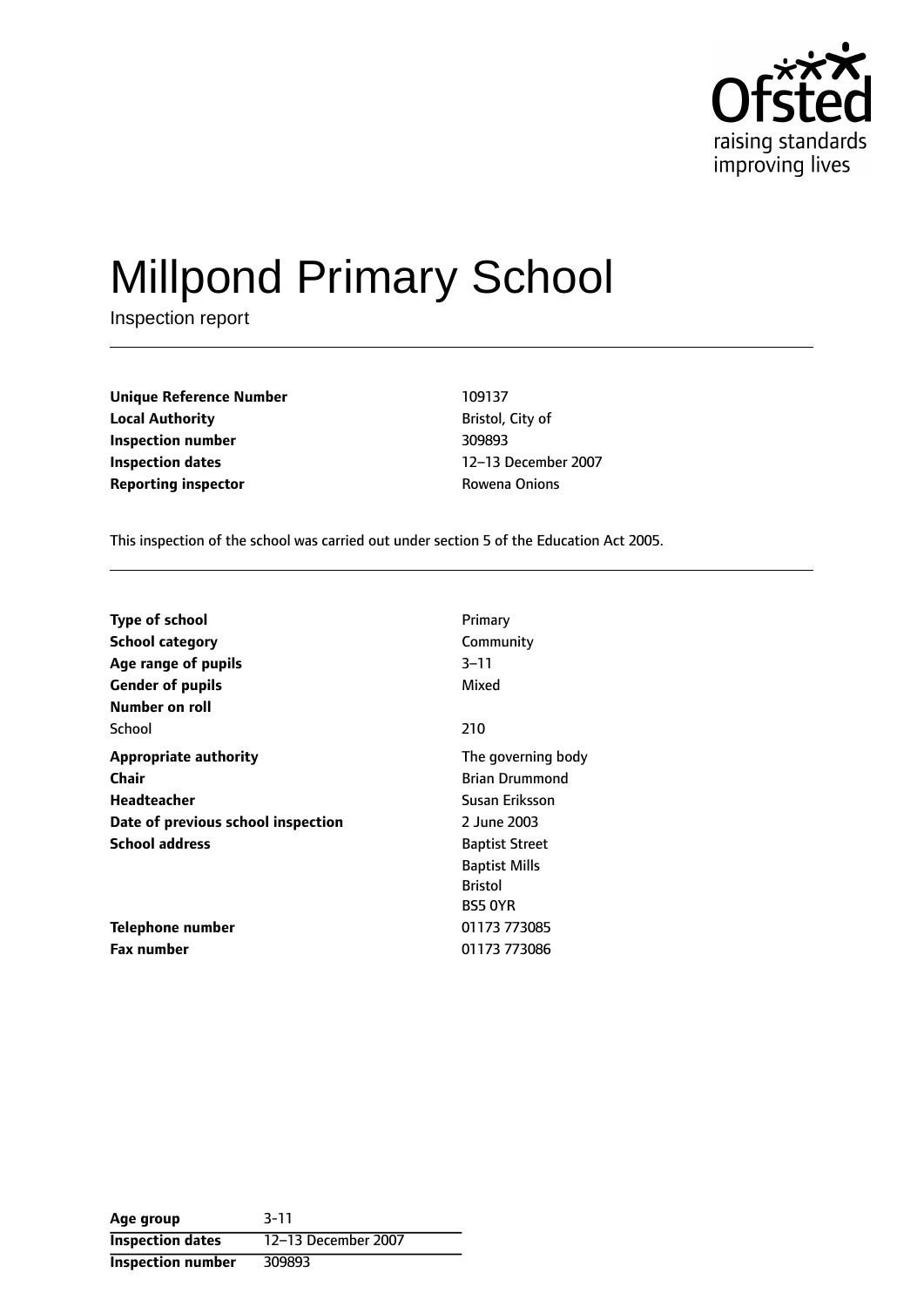.

© Crown copyright 2007

#### Website: www.ofsted.gov.uk

This document may be reproduced in whole or in part for non-commercial educational purposes, provided that the information quoted is reproduced without adaptation and the source and date of publication are stated.

Further copies of this report are obtainable from the school. Under the Education Act 2005, the school must provide a copy of this report free of charge to certain categories of people. A charge not exceeding the full cost of reproduction may be made for any other copies supplied.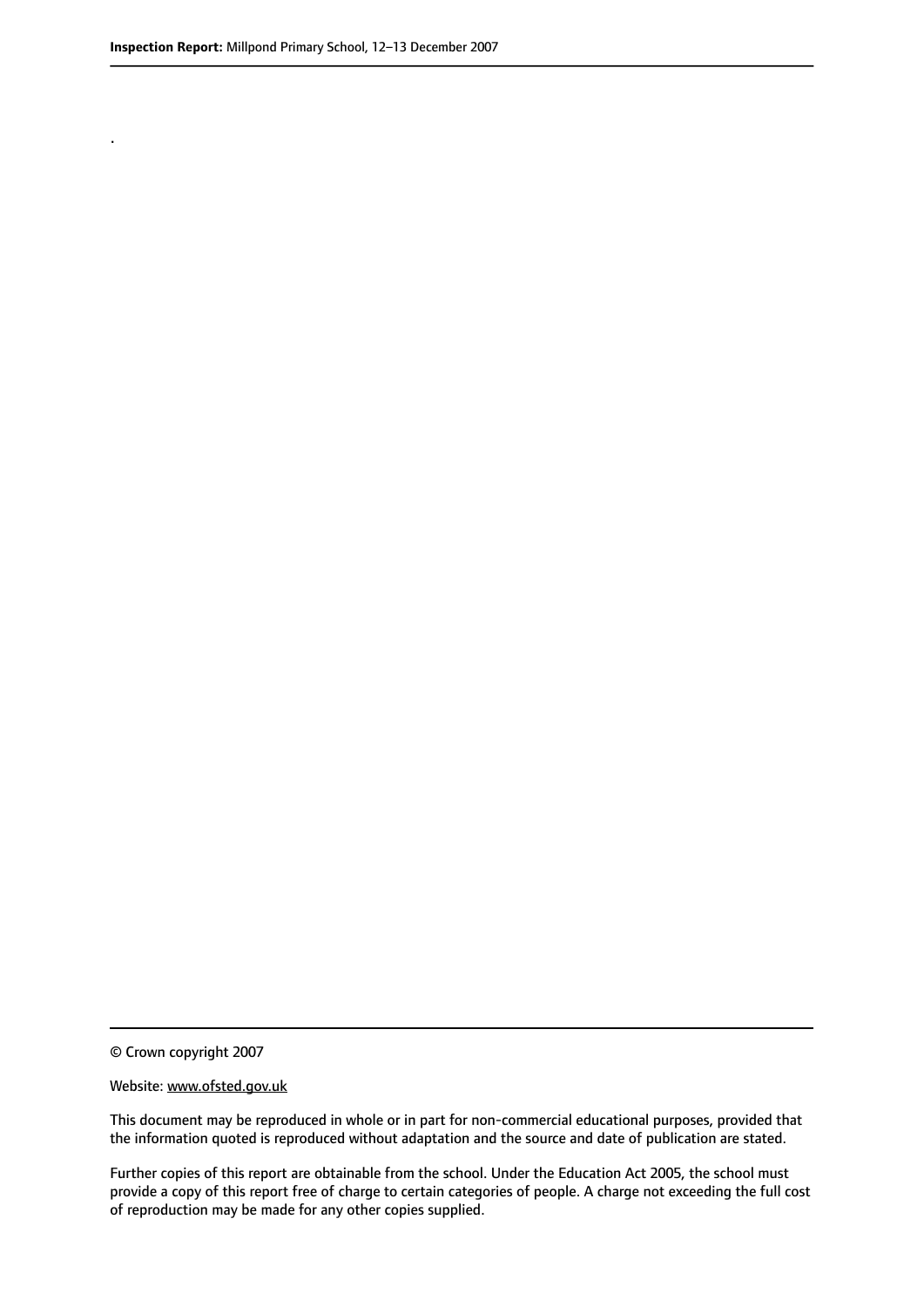# **Introduction**

The inspection was carried out by two Additional Inspectors.

## **Description of the school**

This is an average size primary school. It is a multicultural school. The largest ethnic group is Black African and there are minorities from British, Indian, Pakistani, Bangladeshi, Black Caribbean and mixed backgrounds. For over 60%, English is an additional language and 25% are at an early stage of language development. The school serves an area of significant economic and social deprivation and a well above average percentage of pupils have free school meals. A broadly average proportion of pupils have learning difficulties and/or disabilities. Attainment on entry to the Nursery and Reception classes is low. A large number of pupils enter the school at an older age. Some of these pupils come from other countries and some have not had any prior schooling. Over the last four years, the school has had a number of temporary headteachers. The substantive headteacher now in post started work at the school less than a term prior to the inspection.

## **Key for inspection grades**

| Grade 1 | Outstanding  |
|---------|--------------|
| Grade 2 | Good         |
| Grade 3 | Satisfactory |
| Grade 4 | Inadequate   |
|         |              |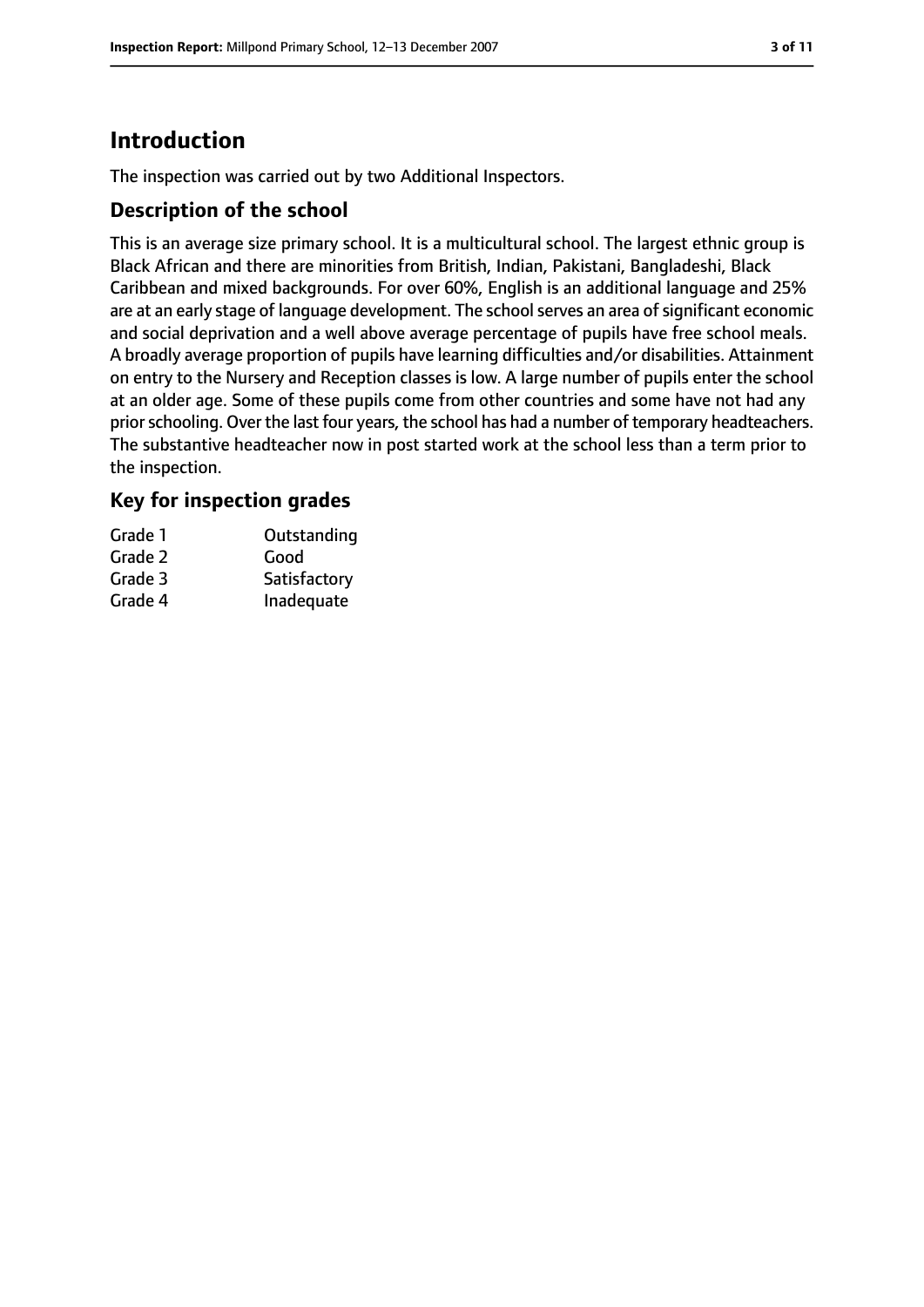# **Overall effectiveness of the school**

#### **Grade: 3**

Millpond is a satisfactory but rapidly improving school. It already has a number of good aspects. Successful initiatives have ensured consistency in the way pupils are managed and their attitudes to learning and their behaviour are now good. Teachers are supportive and encouraging and help pupils to enjoy school and lessons. Pupils are respected and, as a result, they show respect for others. They report feeling safe and secure in school and demonstrate this by being friendly and relaxed.

Progress is satisfactory overall. Pupils enter the school with attainments that are low. They receive a good start to their education in the Nursery and Reception classes and make good progress, especially in learning to communicate and in gaining personal and social skills. An emphasis on the systematic teaching of reading over the last year has resulted in pupils in Years 1 to 6 making good, and sometimes very good, progress. Progress in learning to write is, however, only satisfactory, because pupils do not have enough opportunity to write. Progress in mathematics and science is also satisfactory, but inconsistencies in the teaching of mathematics mean that achievement and standards are not yet as high as they might be. Although standards at the end of Years 2 and 6 are rising steadily, they are currently well below average in English, mathematics and science.

Pupils' well-being is strongly promoted. Curricular provision is good in the promotion of healthy, safe lifestyles. Pupils agree that they have an adult to whom they can turn. Those who have more troubled lives are supported well. There are strong induction procedures for the large number who enter the school at other than the usual age that help them settle well. The help the school provides for parents through bilingual support and activities, such as Family Learning, assist the partnership between parents and school to develop well. Cultural diversity is celebrated and pupils gain self respect through their developing knowledge of their own and others' traditions. Although preparation for their future economic well-being is only satisfactory because some basic skills are not secure, the positive role models staff and visitors provide raise pupils' aspirations. After one such visit, a pupil wrote 'I learned today that I could become a nurse'. Through schemes such as 'playground buddies' and the school council, pupils learn to contribute to the school community.

After the recent turbulent period, the school has recruited a strong, dynamic headteacher who has ensured that initiatives already begun have been continued and strengthened. In the short time she has been in post, she has made considerable further improvements, particularly in improving the school environment. Over the last year, concentration has rightly been on providing the pupils with the ability to learn, through work to improve their attitudes and their behaviour. Good teaching ensures pupils now behave well in class, want to learn, and have secure knowledge of how to improve their work. These factors are beginning to impact on the pupils' achievement, which is now satisfactory and improving. The new headteacher, staff and governors are successfully building a team with a shared drive for improvement. The roles of senior staff are, however, not yet fully developed especially in checking work and driving forward improvements in their areas of responsibility. School self-evaluation is secure in that priorities for improvement have been correctly identified and addressed, but the school's overall evaluation of itself has been a little generous because it has focused on how far the school has come rather than how far there is still to go. Nevertheless, because the new headteacher is providing stable, dynamic leadership and because past improvements mean pupils are now ready and able to learn, the school has good capacity to further improve.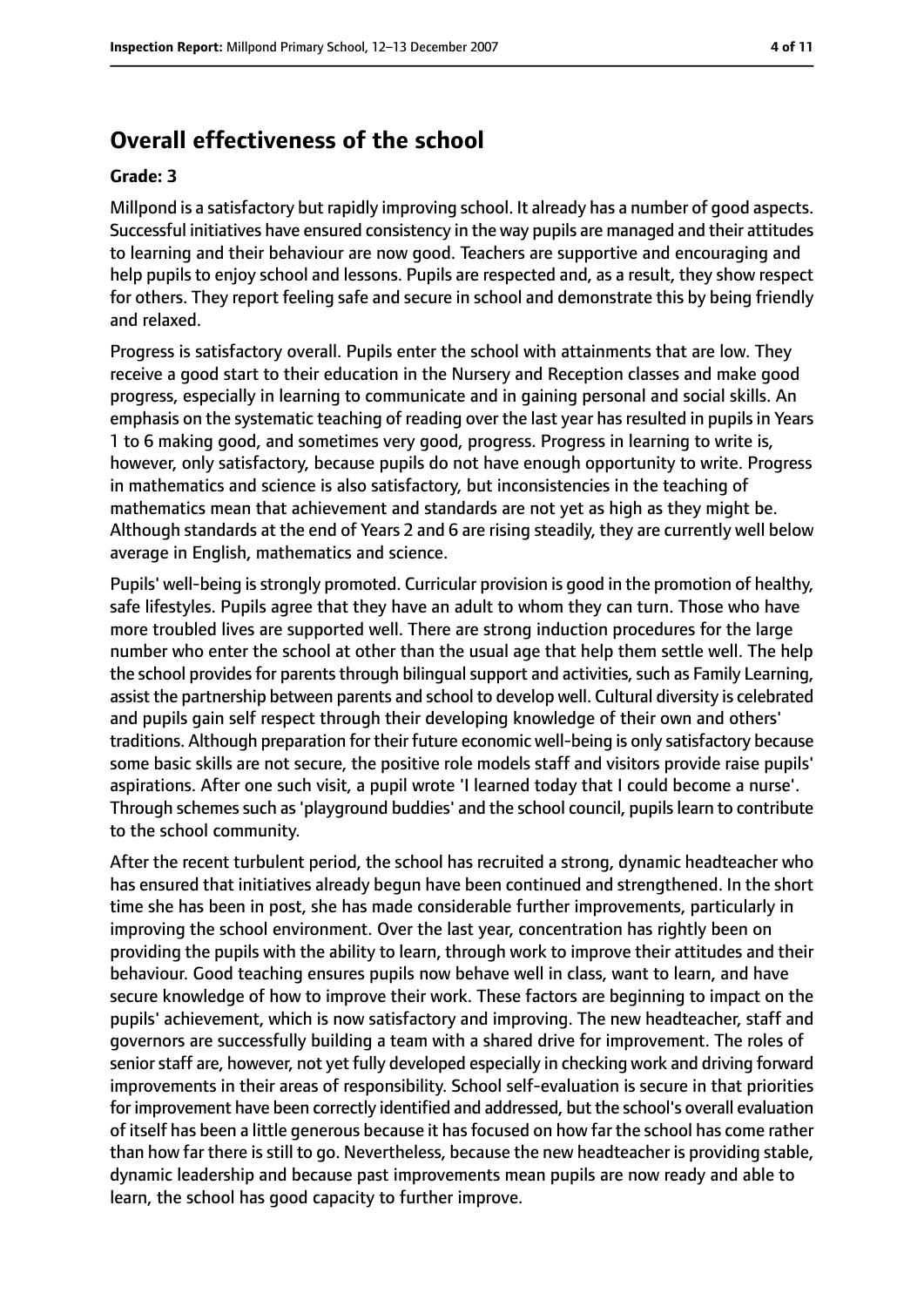# **Effectiveness of the Foundation Stage**

#### **Grade: 2**

Good teaching in both Nursery and Reception, especially in the careful development of language and social skills, promotes good progress. A stimulating curriculum that has a good balance of supported and independent work helps the children to gain self confidence and to learn how to work and play amicably. Leadership of the provision is secure but there has not been sufficient opportunity for the leader to check what is provided and its impact on children's learning.

## **What the school should do to improve further**

- Improve progress and standards in writing by providing pupils with more opportunities to learn how to write.
- Improve progress and standards in mathematics by improving the consistency of teaching.
- Develop the roles of senior staff in monitoring and developing their areas of responsibility.

A small proportion of the schools whose overall effectiveness is judged satisfactory, but which have areas of underperformance, will receive a monitoring visit by an Ofsted inspector before their next section 5 inspection.

# **Achievement and standards**

#### **Grade: 3**

The use of a very structured commercial scheme has enabled pupils to achieve well in reading and the legacy of underachievement that was evident in the school's data is well on the way to being eliminated. The development of skills in spelling and structuring sentences has established satisfactory progress in writing. Progress is not better because pupils do not get enough opportunity to learn to write for different purposes and audiences. Achievement in mathematics is satisfactory overall, representing an improvement in the last year, but progress is still patchy especially in Years 3 and 4. The school's careful attention to the tracking and support of different groups of pupils ensures that all pupils, including those with learning difficulties and/or disabilities, make similar progress. Pupils with English as an additional language make good progress in their English language learning.

# **Personal development and well-being**

#### **Grade: 2**

Pupils are well behaved, well motivated and enthusiastic. They are attentive in class, are polite and friendly, and clearly enjoy school. They report that this is a very different situation to that which existed in the not too distant past. Very consistent management enables pupils to understand boundaries and to respect the ways of life of others. Parents too, comment on the marked improvement in behaviour and attitudes. The number of exclusions, previously high, has fallen dramatically. Despite the school's best efforts, attendance is still below average, but this is not a reflection of the pupils' opinion of school. Pupils understand how to keep themselves healthy safe and secure, although some still admit to choosing to eat chocolate rather than fruit - a matter that the school continues to address.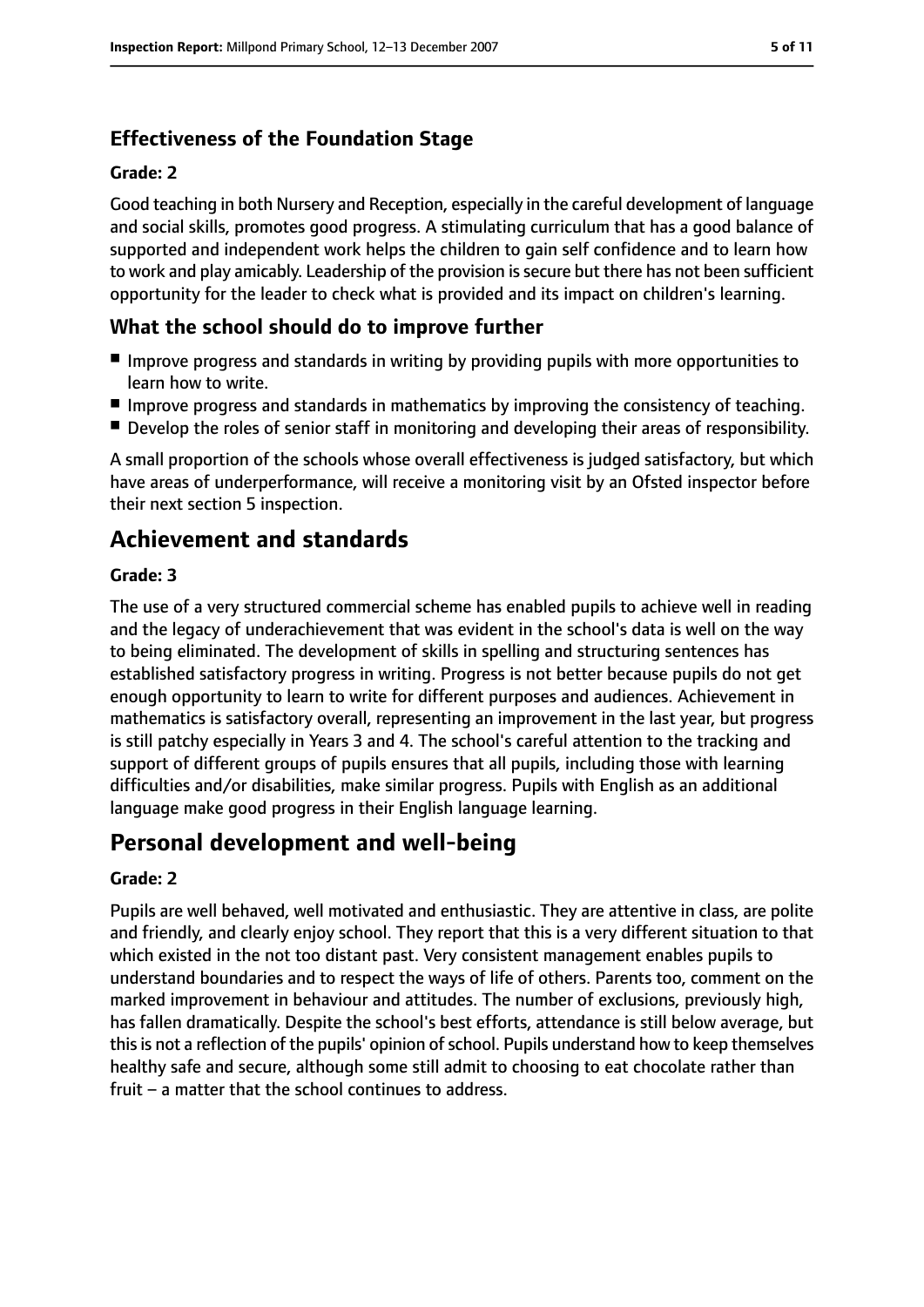# **Quality of provision**

# **Teaching and learning**

#### **Grade: 2**

It is through good quality teaching that the teachers have, over the last year, turned around the situation where the behaviour of some pupils was affecting the ability of others to learn. Behaviour management is very strong and consistent. Teachers use good techniques to include pupilsin lessons, for example, encouraging them to discuss with a partner or write down answers to questions directed at others. They ensure that pupils understand what they are learning and how they will recognise success. They check what pupils understand and develop their thinking by good questioning. Teachers use their assessments well to plan work for the wide range of attainments and educational backgrounds of the pupils. They are very successful in motivating the pupils to want to learn. The strength of the teaching is already showing in the progress in reading which has been the main focus of school improvement work, and in the increased progress in other subjects. Teaching in mathematics, although satisfactory, is less consistent and there are some lessons in which there is too much teacher talk and not enough pupil activity.

## **Curriculum and other activities**

#### **Grade: 3**

The curriculum is suitably broad and encompasses both the development of academic skills and knowledge and the promotion of personal development. There is good emphasis on the cultural development of the pupils, enabling them to develop cultural identity. There is good enrichment, particularly in the use of visitors to help make the curriculum seem more relevant to pupils. Because of the need to emphasise the development of basic skills for reading and spelling, the curriculum is a little unbalanced and not enough time is given to the teaching and practising of writing. Information and communication technology has, with the recent installation of sufficient computers, only just become a full part of the curriculum and the use of computers to support learning across subjects is not yet fully established.

## **Care, guidance and support**

#### **Grade: 2**

The atmosphere and values of the school ensure pupils feel valued from the time they start in Nursery. All staff work hard to make pupils feel safe and confident and great care is taken to ensure their health, safety and well-being. The promotion of good behaviour has had a profound effect on the progress that pupils make. Increased efforts to improve attendance, including an emphasis on good timekeeping, are not yet having the effect the school seeks. Further work, linked to the education welfare service, is planned for the beginning of the new term. The school makes good links with external services. Support for pupils at an early stage of English language development is especially effective. Strategies used in lessons, marking, and the setting of targets help pupils know how to improve their work. Although these procedures are good, they are not yet sufficiently embedded to be having maximum effect on the pupils' progress.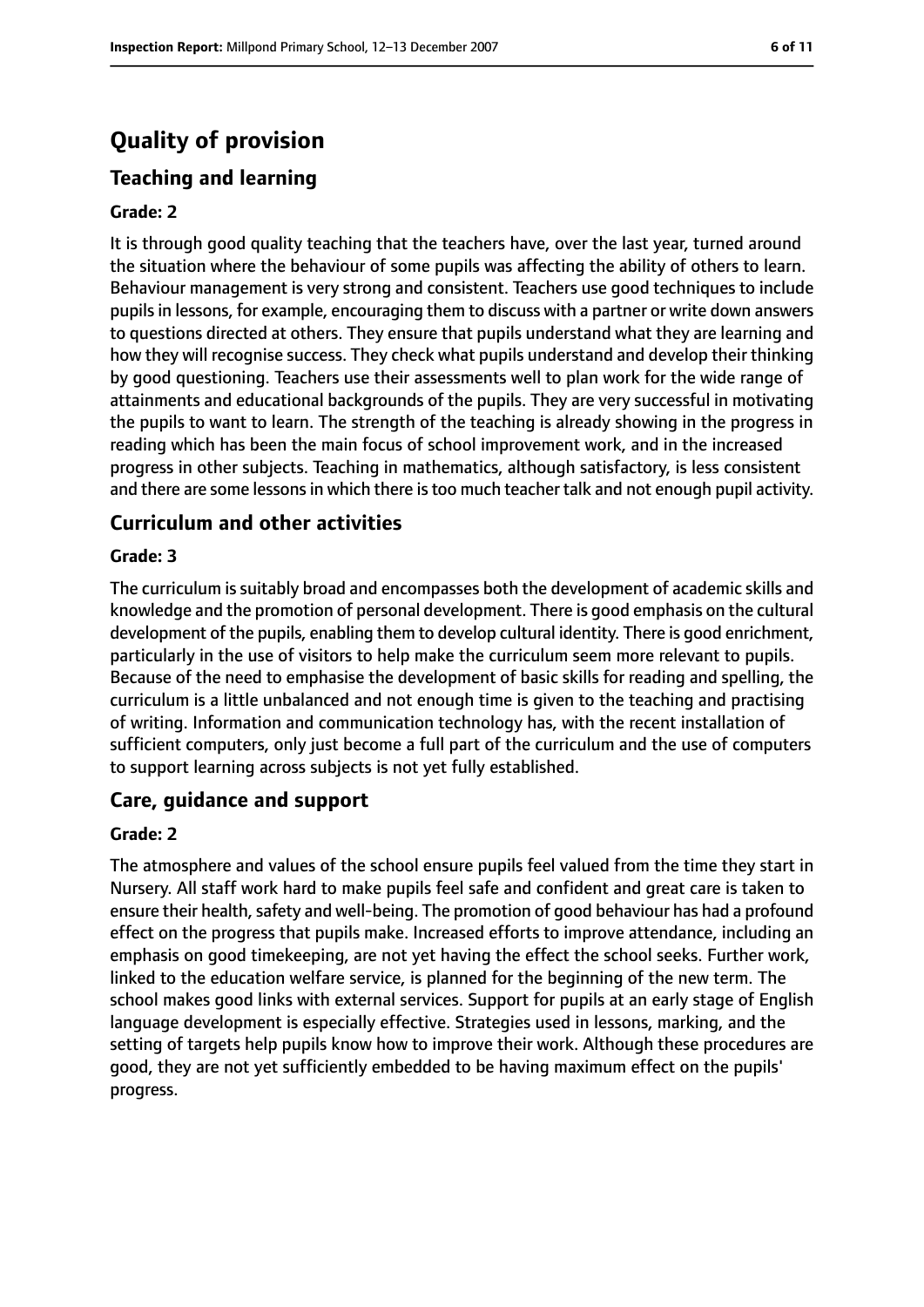# **Leadership and management**

#### **Grade: 3**

The start made by the new headteacher has been particularly positive. She already has the full support of pupils, parents and the community. She has promoted improvements, understanding that there can be no loss of momentum in moving the school forward. The change in the environment and the provision of new resources she has promoted have been dramatic and have raised the self-esteem of the pupils and energised teachers. One teacher commented, 'I feel as if we have won the lottery.' Because the headteacher is so recently appointed, the new management team is embryonic. There is already a shared vision, but roles and responsibilities are not yet fully established. Equality of opportunity and the celebration of difference are strongly promoted by headteacher, staff and governors. Accurate and detailed tracking of pupils' progress has been used by the new headteacher and staff to set challenging targets for the further improvement of standards and help has been sought from the local authority to assist the school to meet these. Governors are knowledgeable about the school and are proactive in helping it move forward. In the last few years, however, a number of their statutory duties, such as those in performance management, have not been met. Action to change this is already in hand.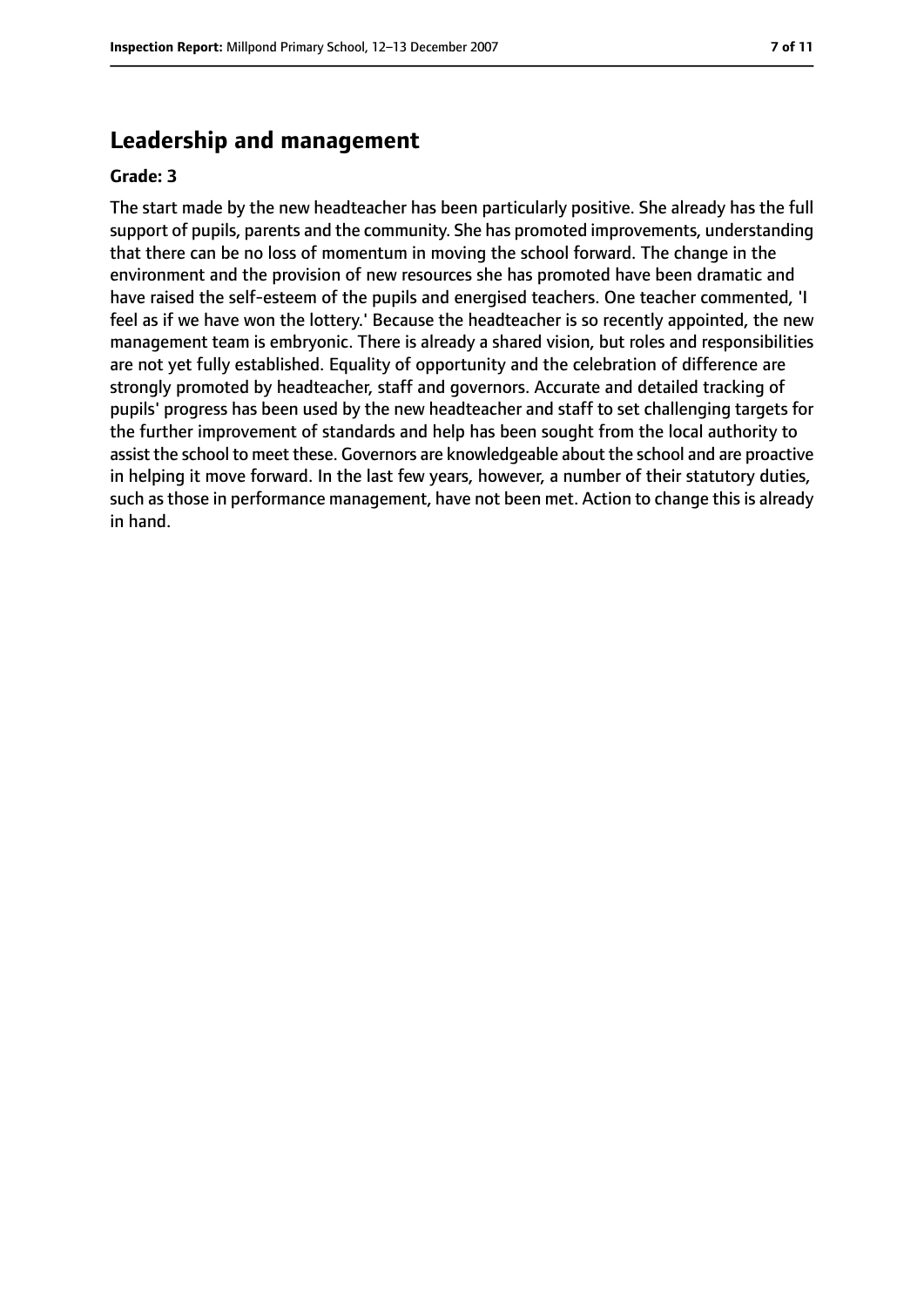**Any complaints about the inspection or the report should be made following the procedures set out in the guidance 'Complaints about school inspection', which is available from Ofsted's website: www.ofsted.gov.uk.**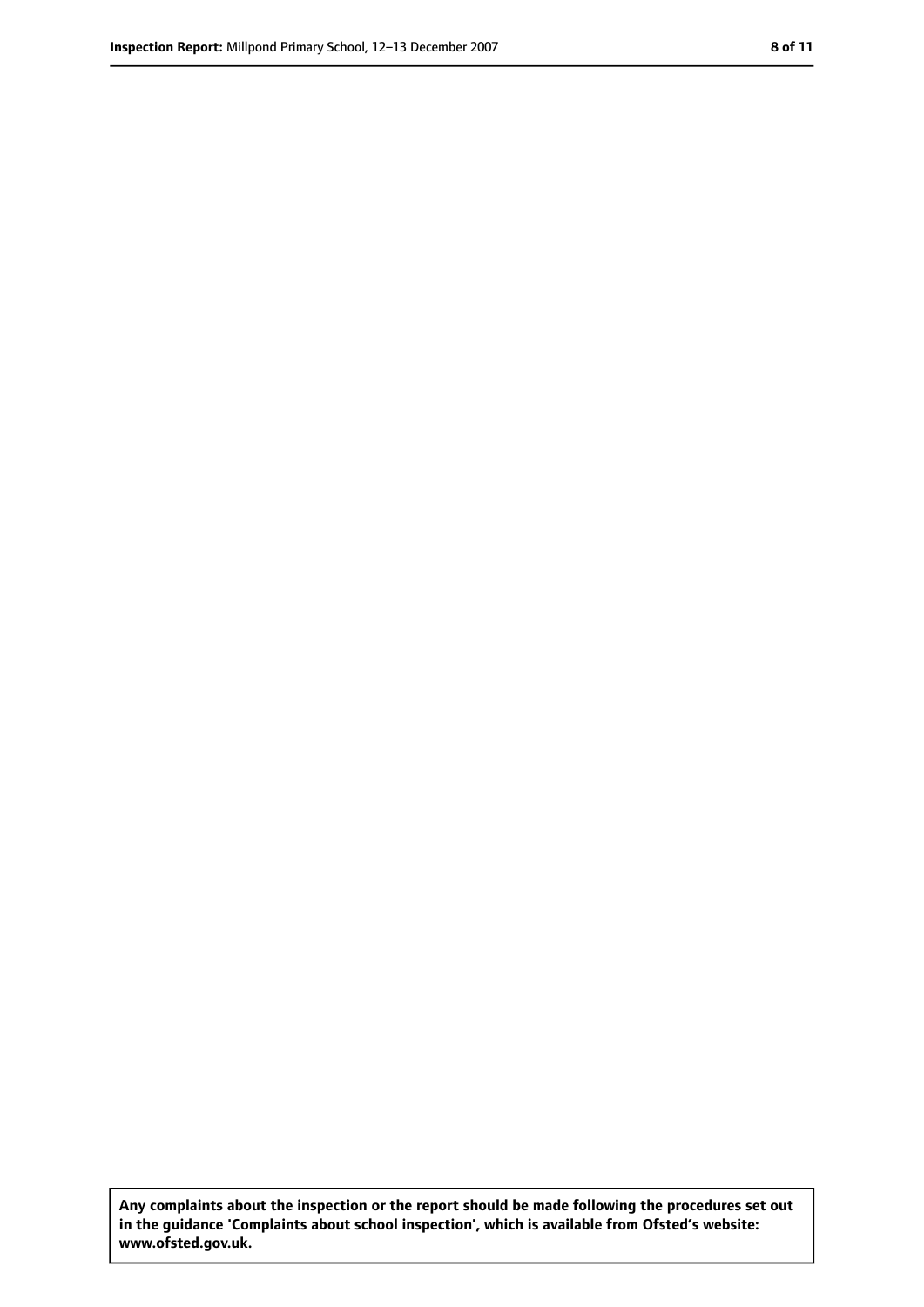#### **Annex A**

# **Inspection judgements**

| $^{\backprime}$ Key to judgements: grade 1 is outstanding, grade 2 good, grade 3 satisfactory, and | <b>School</b>  |
|----------------------------------------------------------------------------------------------------|----------------|
| arade 4 inadequate                                                                                 | <b>Overall</b> |

# **Overall effectiveness**

| How effective, efficient and inclusive is the provision of education, integrated<br>care and any extended services in meeting the needs of learners? |     |
|------------------------------------------------------------------------------------------------------------------------------------------------------|-----|
| Effective steps have been taken to promote improvement since the last<br>inspection                                                                  | Yes |
| How well does the school work in partnership with others to promote learners'<br>well-being?                                                         |     |
| The effectiveness of the Foundation Stage                                                                                                            |     |
| The capacity to make any necessary improvements                                                                                                      |     |

## **Achievement and standards**

| How well do learners achieve?                                                                               |  |
|-------------------------------------------------------------------------------------------------------------|--|
| The standards <sup>1</sup> reached by learners                                                              |  |
| How well learners make progress, taking account of any significant variations between<br>groups of learners |  |
| How well learners with learning difficulties and disabilities make progress                                 |  |

## **Personal development and well-being**

| How good is the overall personal development and well-being of the<br>learners?                                  |  |
|------------------------------------------------------------------------------------------------------------------|--|
| The extent of learners' spiritual, moral, social and cultural development                                        |  |
| The extent to which learners adopt healthy lifestyles                                                            |  |
| The extent to which learners adopt safe practices                                                                |  |
| How well learners enjoy their education                                                                          |  |
| The attendance of learners                                                                                       |  |
| The behaviour of learners                                                                                        |  |
| The extent to which learners make a positive contribution to the community                                       |  |
| How well learners develop workplace and other skills that will contribute to<br>their future economic well-being |  |

## **The quality of provision**

| How effective are teaching and learning in meeting the full range of the<br>learners' needs?          |  |
|-------------------------------------------------------------------------------------------------------|--|
| How well do the curriculum and other activities meet the range of needs<br>and interests of learners? |  |
| How well are learners cared for, guided and supported?                                                |  |

 $^1$  Grade 1 - Exceptionally and consistently high; Grade 2 - Generally above average with none significantly below average; Grade 3 - Broadly average to below average; Grade 4 - Exceptionally low.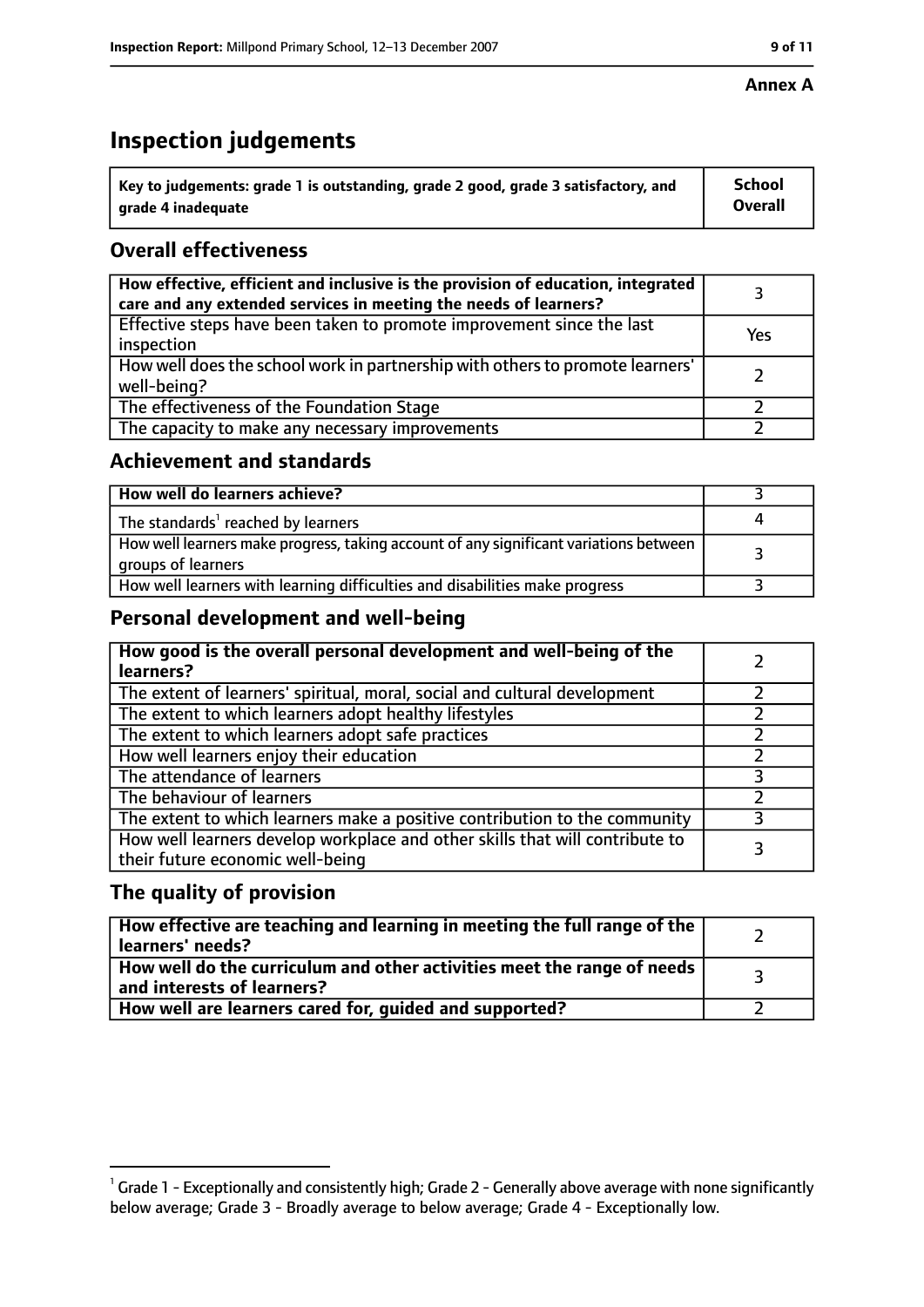# **Leadership and management**

| How effective are leadership and management in raising achievement<br>and supporting all learners?                                              | 3         |
|-------------------------------------------------------------------------------------------------------------------------------------------------|-----------|
| How effectively leaders and managers at all levels set clear direction leading<br>to improvement and promote high quality of care and education |           |
| How effectively leaders and managers use challenging targets to raise standards                                                                 |           |
| The effectiveness of the school's self-evaluation                                                                                               |           |
| How well equality of opportunity is promoted and discrimination tackled so<br>that all learners achieve as well as they can                     | 3         |
| How effectively and efficiently resources, including staff, are deployed to<br>achieve value for money                                          |           |
| The extent to which governors and other supervisory boards discharge their<br>responsibilities                                                  | 3         |
| Do procedures for safequarding learners meet current government<br>requirements?                                                                | Yes       |
| Does this school require special measures?                                                                                                      | <b>No</b> |
| Does this school require a notice to improve?                                                                                                   | No        |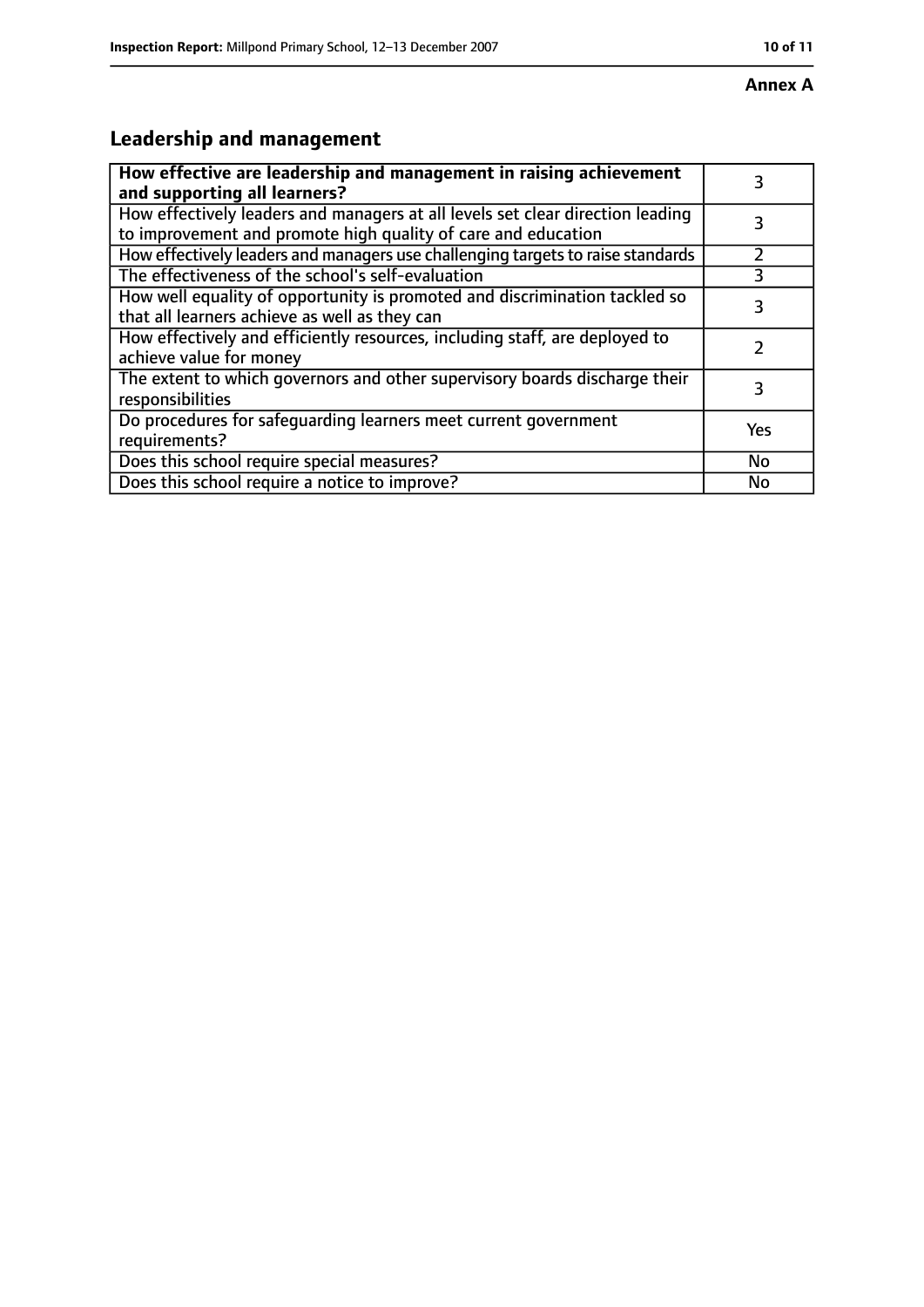#### **Annex B**

# **Text from letter to pupils explaining the findings of the inspection**

14 December 2007

Dear Children,

Inspection of Millpond Primary School, Bristol, BS5 0YR

Mr Greenall and I really enjoyed our visit to your school and would like to thank you for the friendly way in which you talked to us. We think that your school is a satisfactory one that it is getting better all the time. This letter is to tell you what we found.

?You are making good progress in learning to read but you could be making more progress in maths and in writing. ?You like your school and find it a safe and secure place to be. ?You learn to understand and respect each other and to behave well. ?You are well taught by teachers, who try to help you know how to improve your work. ?You learn how to keep yourselves healthy, although some of you still prefer to eat too many unhealthy foods. ?The adults in the school take very good care of you. ?Some children do not come to school regularly enough. ?Your headteacher, teachers and governors are working hard to make your school even better.

We have asked your headteacher and teachers to do three things to help make your school better.

?Help you to make faster progress and reach higher standards in your writing by giving you more chance to write. ?Help you to make faster progress and reach higher standards with your maths. ?Share some of the jobs that the headteacher is doing amongst some of the other teachers.

We are very glad that you like your school and think you are right to do so. We think that you could help your teachers to make your school even better by working hard with your maths and writing.

Best wishes. Yours sincerely

Rowena Onions Lead inspector